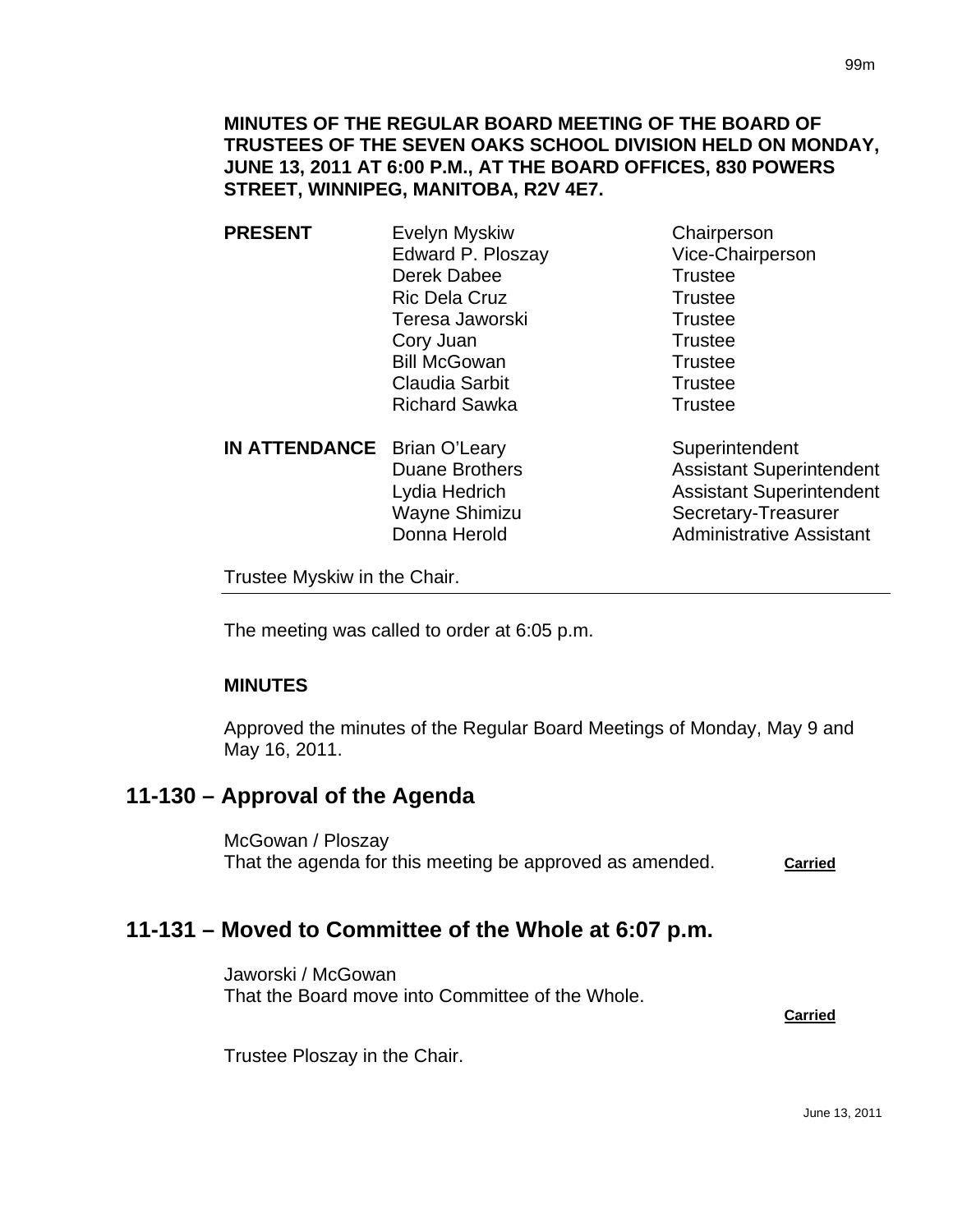### **OFFICERS' REPORT**

- Trustees Jaworski and Sawka reported on developments arising from collective bargaining.
- **Trustee Juan reported on the recent MSBA Regional meeting.**

## **SUPERINTENDENTS' PERSONNEL REPORT**

# **11-132 – Superintendents' Personnel Report**

Sarbit / Jaworski That the Superintendents' Personnel Report be ratified. **Carried**

### ADMINISTRATIVE APPOINTMENTS

Appointed Theresa Hass-Speirs to the position of full-time (1.00) Special Education Coordinator, effective September 6, 2011.

Appointed Matt Meiers to the position of full-time (1.00) Vice-Principal, École Seven Oaks Middle School, effective September 6, 2011 to June 29, 2012 (one year term).

### ADMINISTRATOR SECONDMENT

Approved the full-time (1.00) secondment of Marcel Bérubé to Manitoba Education, effective September 6, 2011 to June 29, 2012.

#### TEACHER APPOINTMENTS

Appointed the following to Teacher-General (Permanent) contacts effective September 6, 2011:

Matthew Bencharski (1.00) Rachelle Regnier (1.00) Tina Klein (1.00) Kevin Rempel (1.00) Erica Neufeld (1.00)

Philip Lapatha (1.00) Kristen Van De Laar (1.00)

Appointed the following to Limited Teacher-General (Term) contracts effective September 6, 2011 to June 29, 2012:

Sacha Amaladas (1.00) Nicole Reay (1.00) Raj-Kiran Brar (1.00) Angela Sangster (1.00) Matthew Durant (1.00) Raminder Singh (1.00) Craig Gawryluk (1.00) Kristyn Single (1.00)

Samantha Clarke (1.00) Maximino Santiago (1.00)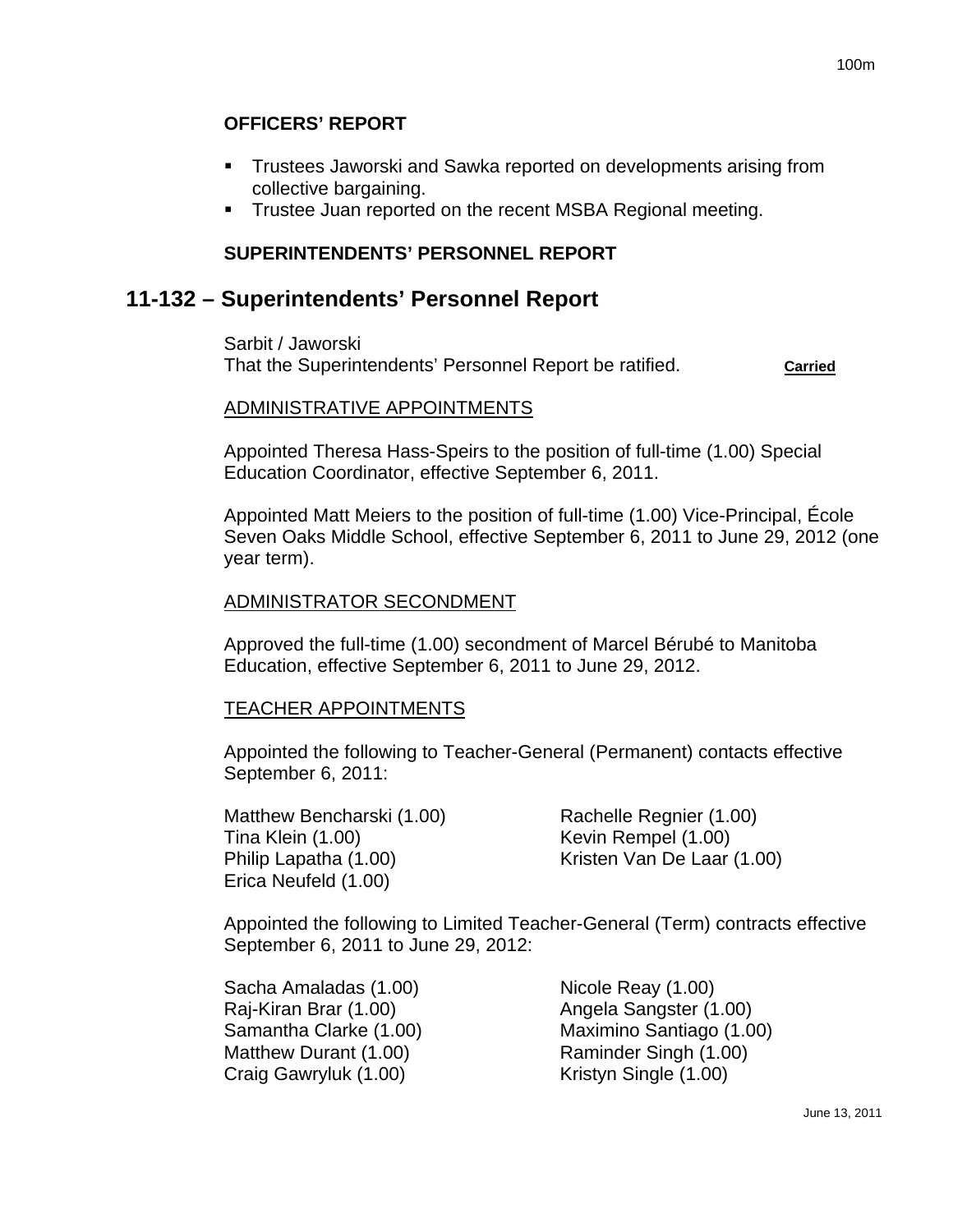### **SUPERINTENDENTS' PERSONNEL REPORT**

Catherine Hart (1.00) Catherine Hart (1.00 Karl Hildebrant (1.00) Sarah Wiebe (1.00) Lisa Jolly (1.00) Jennifer Young (1.00) Brina Larsen (1.00) Michelle Moniz (1.00) Debra Rarog (.30)

Erin Gray (1.00) Jo-Ann Thibedeau-Silver (1.00) Navjeet Kambo (1.00) Jennifer Zaretski (1.00)

Appointed the following to Limited Teacher-General (Term) contracts:

Tara Lyseyko, full-time (1.00), effective October 18, 2011 to June 29, 2012 Sean McGillivray, full-time (1.00), effective May 2, 2011 to May 24, 2011 Sean McGillivray, part-time (.50), effective May 25, 2011 to June 30, 2011 Karen Penner, full-time (1.00), effective May 31, 2011 to June 30, 2011 Sandra Roberts, full-time (1.00), effective May 16, 2011 to June 30, 2011 Barbara Warbanski, part-time (.50), effective September 6, 2011 to

February 3, 2012 Kari-Ann White, full-time (1.00), effective September 6, 2011 (indefinite)

### TEACHER LEAVES OF ABSENCE

Granted Leslie Deck a full-time (1.00) leave of absence, as per Article 6.06 of the Board-SOTA Collective Agreement, for the 2011-2012 school year to serve as SOTA President.

Granted Melanie Janzen a full-time (1.00) leave of absence, without pay, effective the 2011-2013 school years.

Granted the following leaves of absence, without pay, effective the 2011-2012 school year:

Angela Belot (.50) Mia Hoorman (1.00) Lisa Boisjoli (.50) Tanya Kohut (.20) Lyndsay Christianson (.50) Pat Isaak (.80) Rena Enns (1.00) Melissa Rioux (.50) Kristine Gerhard (1.00) Diana Tabor (.50 Colleen Herosian (.50)

### TEACHER MATERNITY AND PARENTAL LEAVES

Granted Kristin Werenich maternity and parental leave effective October 18, 2011 to October 27, 2012.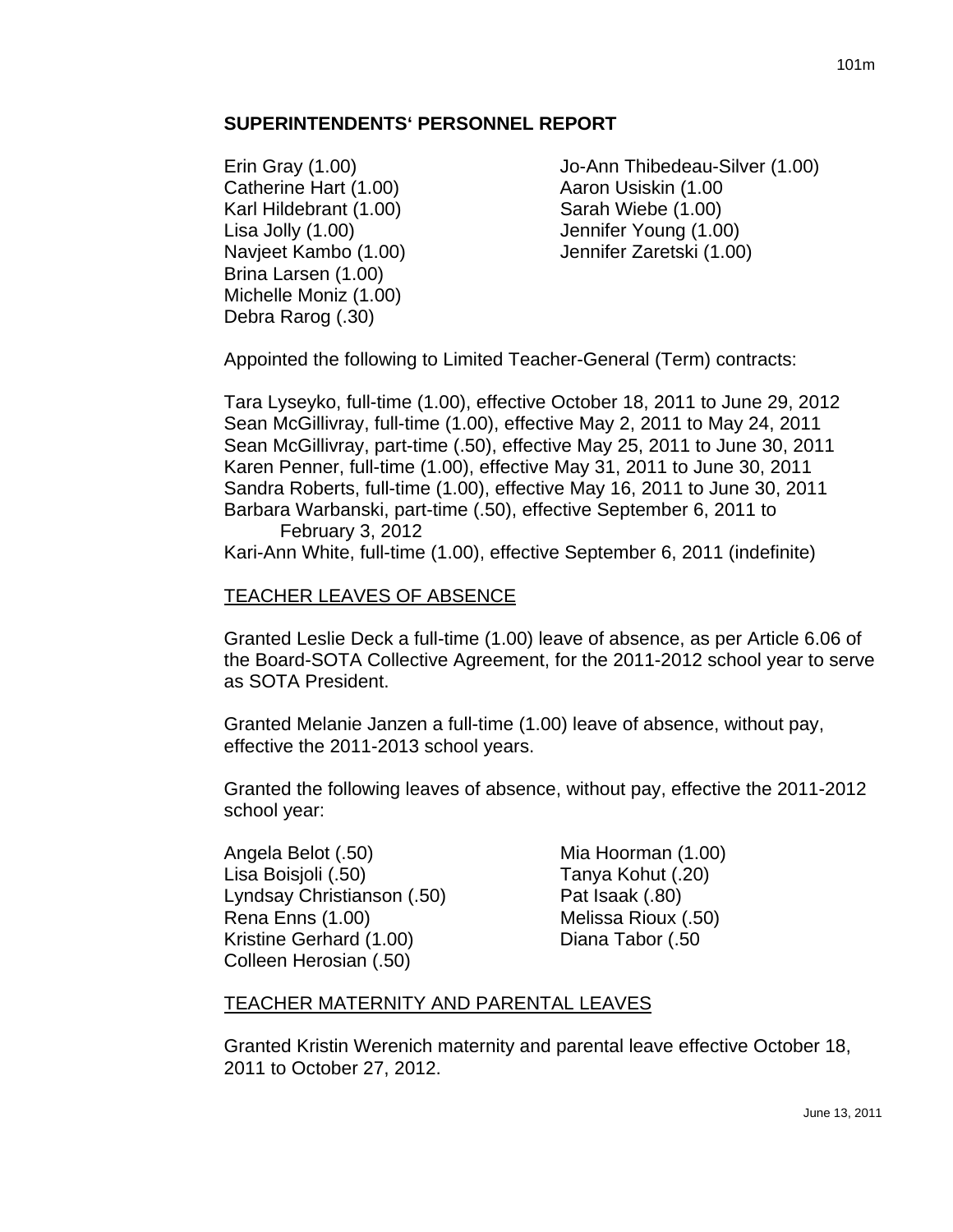### **SUPERINTENDENTS' PERSONNEL REPORT**

Granted Charlotte Zajac maternity and parental leave effective September 2, 2011 to September 1, 2012.

### TEACHER SECONDMENTS

Approved the part-time (.20) secondment of Pat Isaak to the Manitoba Teachers' Society to serve as Past President of the Manitoba Teachers' Society, for a one year term effective the 2011-2012 school year.

Approved the part-time (.20) secondment of Mike Mann to the Manitoba Teachers' Society to serve on the Provincial Executive of the Manitoba Teachers' Society effective the 2011-2013 school years.

### TEACHER RESIGNATIONS

Received notice of intent to resign from the following teachers effective June 30, 2011:

Janet Lee Jennifer O'Connor

### INSTRUCTOR APPOINTMENTS

Appointed the following to the position of Instructor in the English as an Additional Language program effective April 1, 2011 to March 31, 2012:

Susan Birdwise **Guide Communist Communist Communist Communist Communist Communist Communist Communist Communist Communist Communist Communist Communist Communist Communist Communist Communist Communist Communist Communist** Kevin Boon Starr Muckle Tracy Klassen

Troy Heaps Vijayaluxmi Shell

### SECRETARY APPOINTMENTS

Appointed the following to secretarial positions:

Gisele Kolodka, full-time (1.00), effective August 29, 2011 Bev Mott, full-time (1.00), effective July 1, 2011 Nola Popowich, part-time (.50), effective August 22, 2011

### SECRETARY LEAVE OF ABSENCE

Granted Ruth Seck a full-time (1.00) leave of absence, without pay, effective the 2011-2012 school year.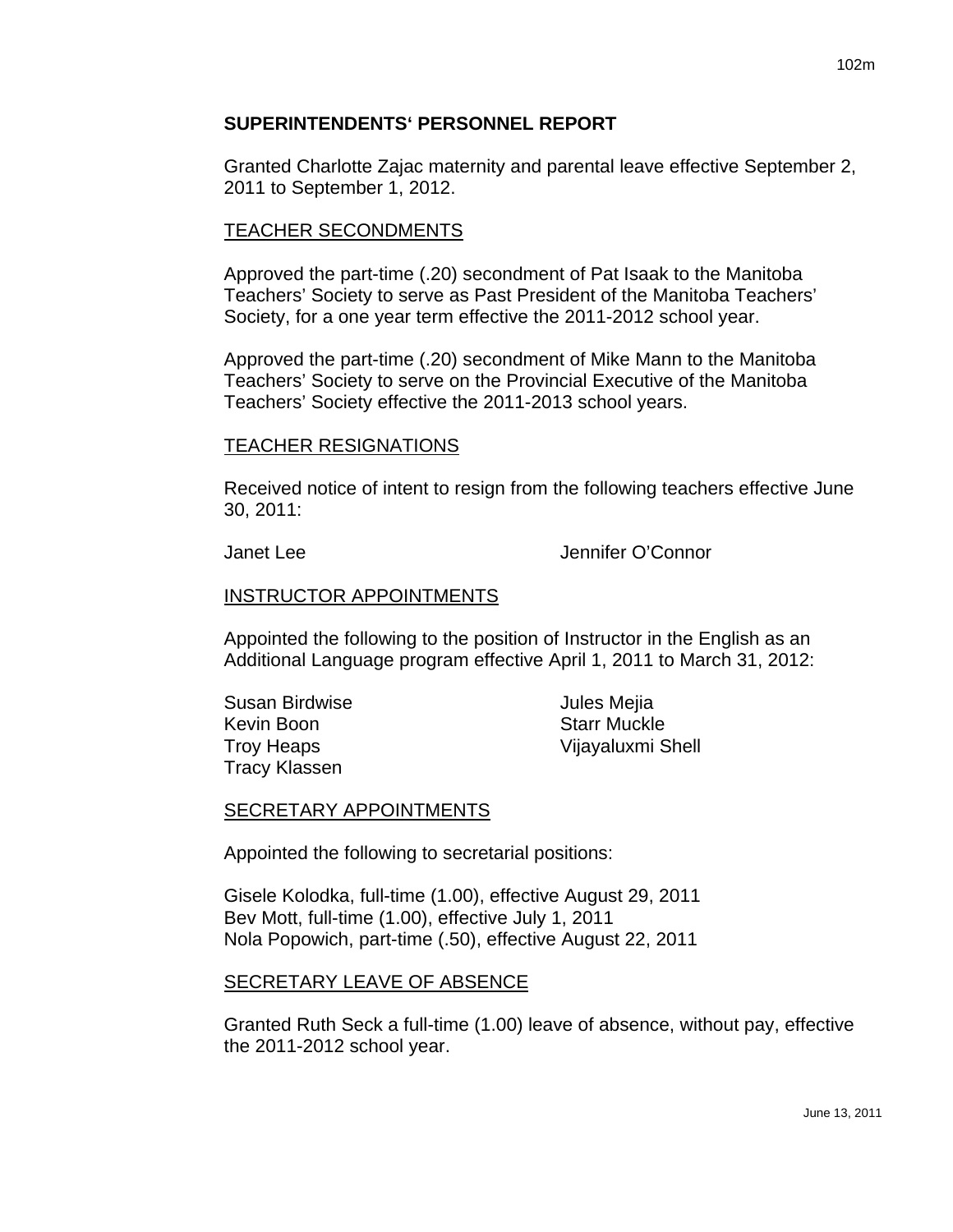## **SUPERINTENDENTS' PERSONNEL REPORT**

### SECRETARY RESIGNATION

Received notice of intent to resign from Natalia Buciora effective June 30, 2011.

### TECHNOLOGY ASSISTANT

Appointed Arne Tolentino to the position of full-time (1.00) Technology Assistant effective June 20, 2011.

### PARAPROFESIONAL LEAVE OF ABSENCE

Granted Maria Cullum a part-time (.50) leave of absence effective the 2011- 2012 school year to serve as SOPA President.

Granted the following paraprofessionals full-time (1.00) leaves of absence, without pay, effective the 2011-2012 school year:

Brian Morgan **Fletcher Smith** Benson Shapiro

### PARAPROFESSIONAL RETIREMENT

Received notice of intent to retire from Darlene Dzogan effective June 30, 2011.

#### CUSTODIAN APPOINTMENT

Appointed Gurpinder Dhindsa to a full-time (8 hours per day), on-supply custodian effective May 31, 2011.

## **11-132 – Pedestrian Corridor**

Sarbit / Dabee

Approved that the Board send a letter to City Councillors with the recommendation that the City install a pedestrian corridor at Jefferson Avenue and Maevista Place. **Carried**

### **SUPERINTENDENTS' REPORT**

- **Personnel Matters.**
- **Orientation Days Update.**
- Draft Agenda Board Retreat.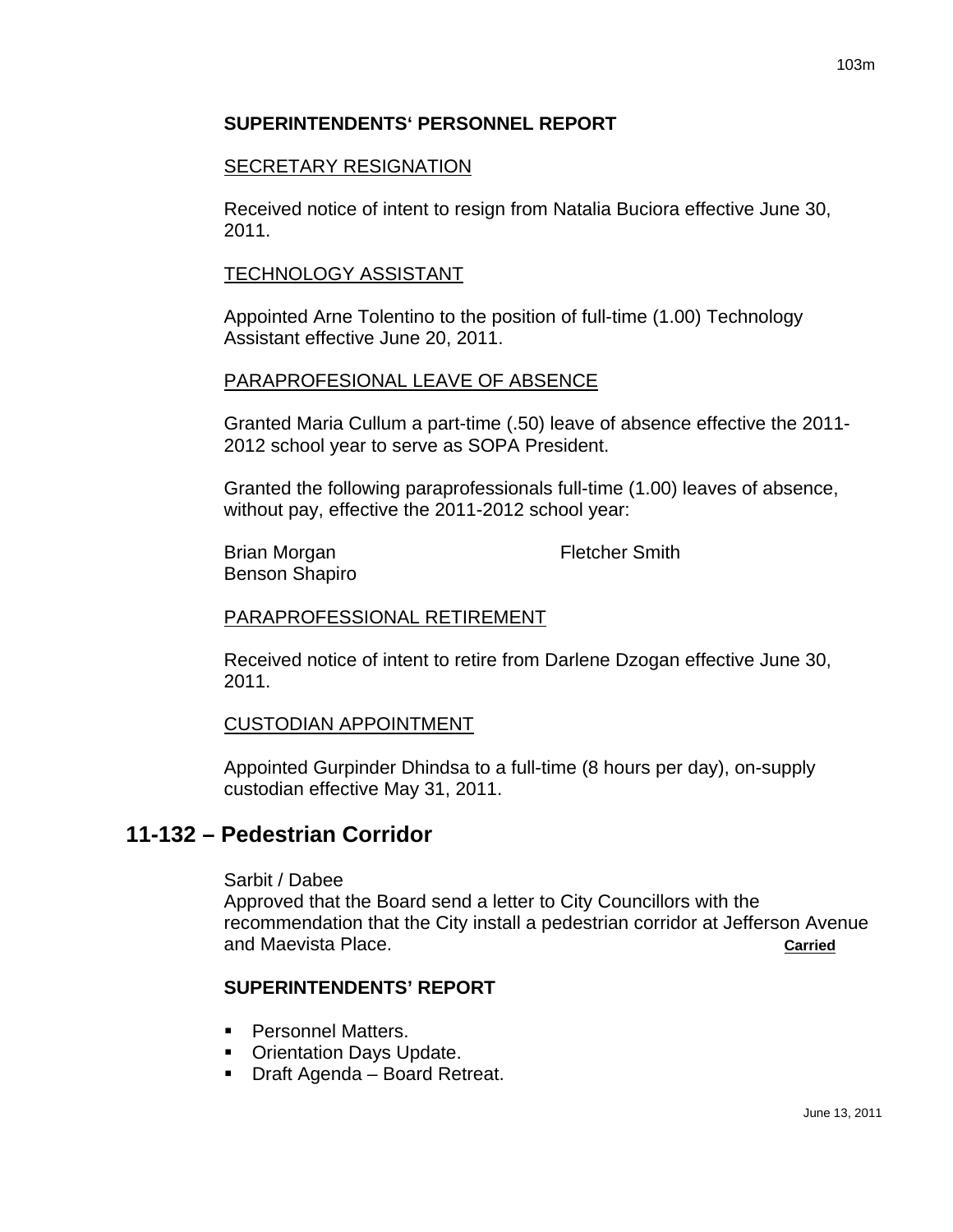### **SUPERINTENDENTS' REPORT**

Survey of Canadian School Boards - Governance and Decision-making.

# **11-133 – Student Accident Insurance**

Sarbit / Dabee

Approved that the Board endorse the Manitoba School Boards Association Reliable Life Student Accident Insurance Program for the 2011-2012 school year and that we continue to update the link on the Division's webpage.

**Carried**

# **11-134 – 2011-2012 Board Calendar**

Jaworski / Dela Cruz Approved that the Inaugural Board Meeting be held in the 2011-2012 year on September 12, 2011. **Carried**

### Dela Cruz / Sawka

Approved that the Regular Board Meetings be held in the 2011-2012 year on the following dates: September 12, 2011; October 3, 2011; October 17, 2011; November 7, 2011; November 21, 2011; December 12, 2011; January 16, 2012; January 30, 2012; February 6, 2012; March 5, 2012; March 12, 2012; April 9, 2012; April 30, 2012; May 7, 2012; May 28, 2012; June 11, 2012; August 27, 2012. **Carried**

### McGowan / Juan

Approved that the Informal Board Meetings be held for the 2011-2012 year on the following dates: September 19, 2011; October 24, 2011; November 14, 2011; December 5, 2011; January 23, 2012; February 13, 2012; April 16, 2012; May 14, 2012. **Carried**

Jaworski / Ploszay Approved that the Public Budget consultation Meeting be held on February 27, 2012. **Carried**

Dabee / Juan Approved that the Planning/ Review Retreat be held on June 1 and 2, 2012. **Carried**

# **11-135 – Five Year Capital Plan Update 2012-2013 to 2016-2017**

Dela Cruz / Ploszay Approved that the Board submit its Five Year Capital Plan Update 2012-2013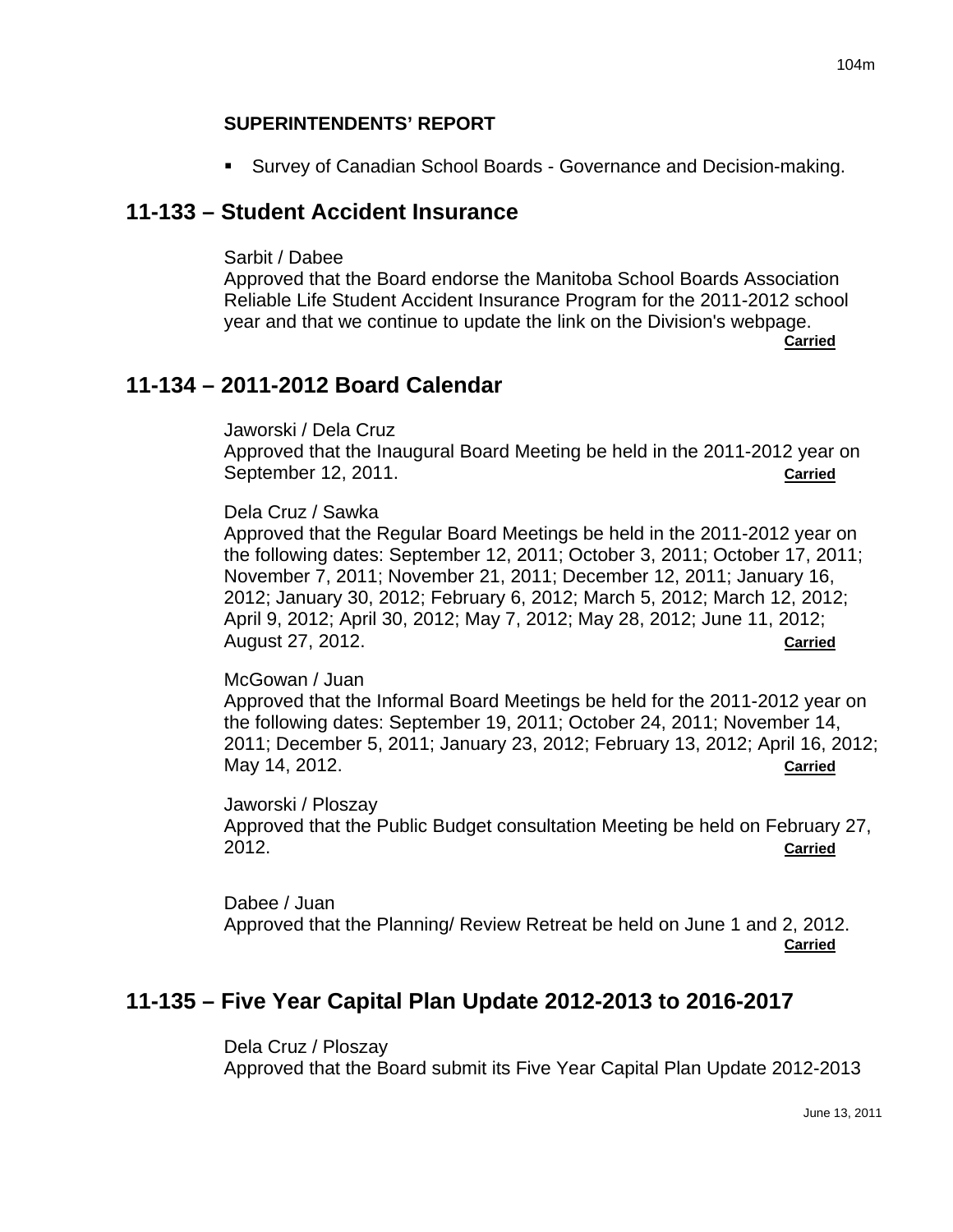to 2016-2017 to the Public Schools Finance Board. **Carried**

### **SPECIAL ORDERS**

- 7:30 p.m. Tom Barak, Fundraising Coordinator, Maples Recreation Assoc. Presentation regarding upgrades at Maples and Elwick Community Centre sites.
- 7:45 p.m. CATEP Graduates (Community Aboriginal Teacher Education Program) Kim James, Bernadette Smith – First Cohort Graduates and Rebecca Chartrand, Aboriginal Education Divisional Teacher Team Leader.

### **CONSENT AGENDA**

# **11-136 – Consent Agenda**

Jaworski / Sawka That the Consent Agenda be approved. **Carried**

#### Summer Approvals

Approved that the Superintendent or his designate approve the awarding of all tenders and capital payments on a regular basis during the months of July and August and report the approvals at the Regular Board Meeting on Monday, August 29, 2011.

#### Cheque Listing – May 2011

Cheques #2113276-#2113644, US\$ cheques #211144-#211161, direct deposits #211005069-#211005767 and pre-authorized debits #201028- #201029 in the amount of \$5,423,010.06 be approved.

#### Number Ten Architectural Group - Invoice No. 9343

Approved that Invoice No. 9343 for the West St. Paul Elevator project in the amount of \$18,734.71 be paid to Number Ten Architectural Group.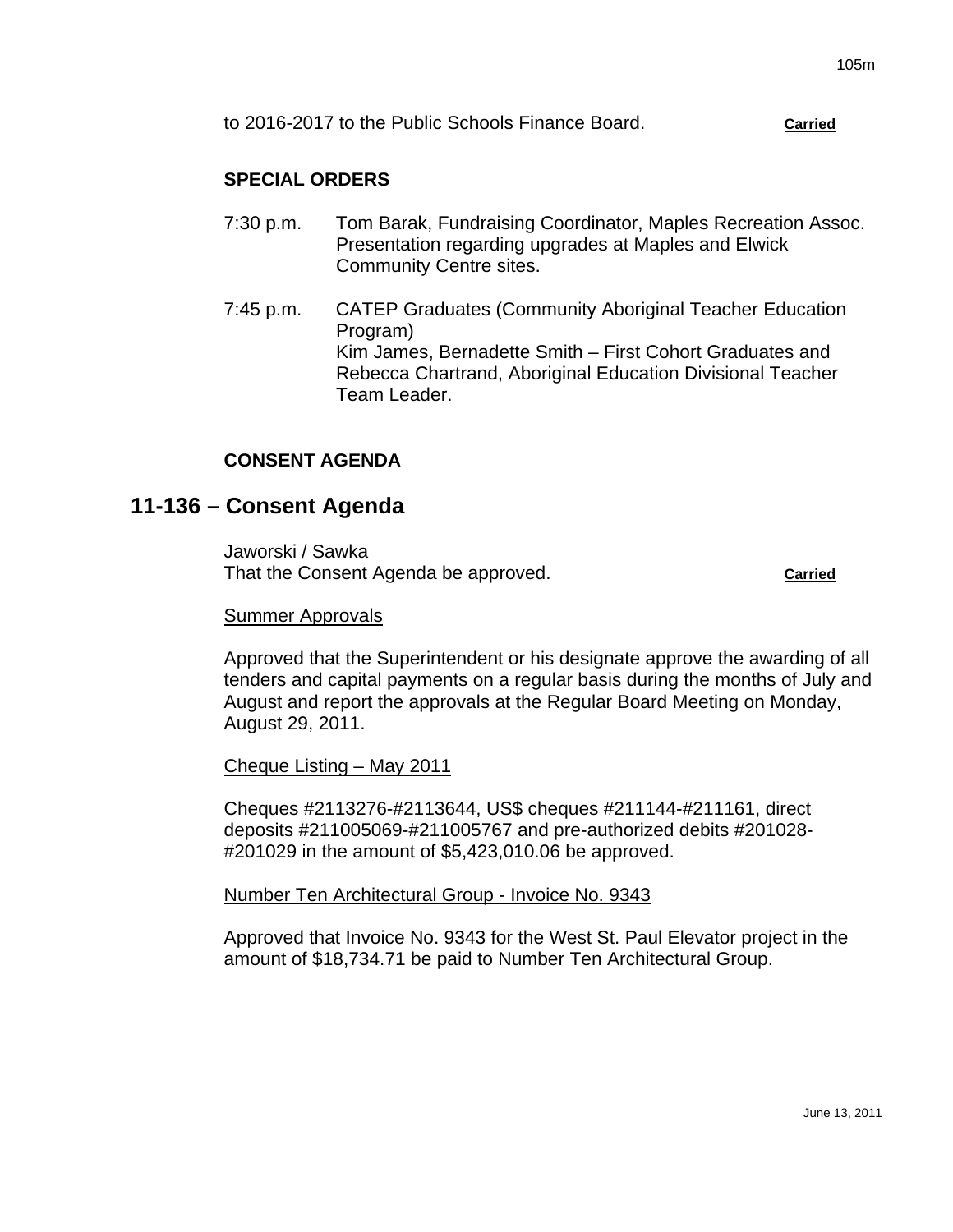### **POLICY COMMITTEE**

# **11-136 – Policy IKAB – Assessment Policy**

Ploszay / Juan

Approved that Policy IKAB – Assessment be included in the Policy Manual. **Carried**

# **11-137 – Policy GAEA-R – Procedures for Handling and Resolution of Complaints**

Jaworski / Juan Approved that Policy GAEA-R – Procedures for Handling and Resolution of Complaints be included in the Policy Manual. **Carried**

# **11-138 – Policy CGCG – Support Staff Personnel Qualifications and Duties Divisional Network Technician: SharePoint**

Jaworski / Ploszay Approved that Policy GCGC Support Staff Personnel Qualifications and Duties Divisional Network Technician: SharePoint be included in the Policy Manual. **Carried**

#### **NEW BUSINESS**

 Trustee Jaworski discussed the possibility of expanding the Summer Programs.

### **CONFERENCE REPORTS**

Janice Hill, Special Education Coordinator: AERA - Inciting the Social Imagination: Education Research for the Public Good, April 8 to 11, 2011 - New Orleans, Louisiana.

Carol Moar, Special Education Coordinator: Celebrating Linguistic Diversity Conference, April 28 and 29, 2011 - Toronto, Ontario.

David Smeltzer, Seven Oaks Adult Learning Centre: Microcomputers in Education, March 14 to 16, 2011 - Arizona State University.

Angela Bubnowicz, Vice-Principal, École Riverbend Community School: Inciting the Social Imagination (AERA), April 8 to 12, 2011 - New Orleans, Louisiana.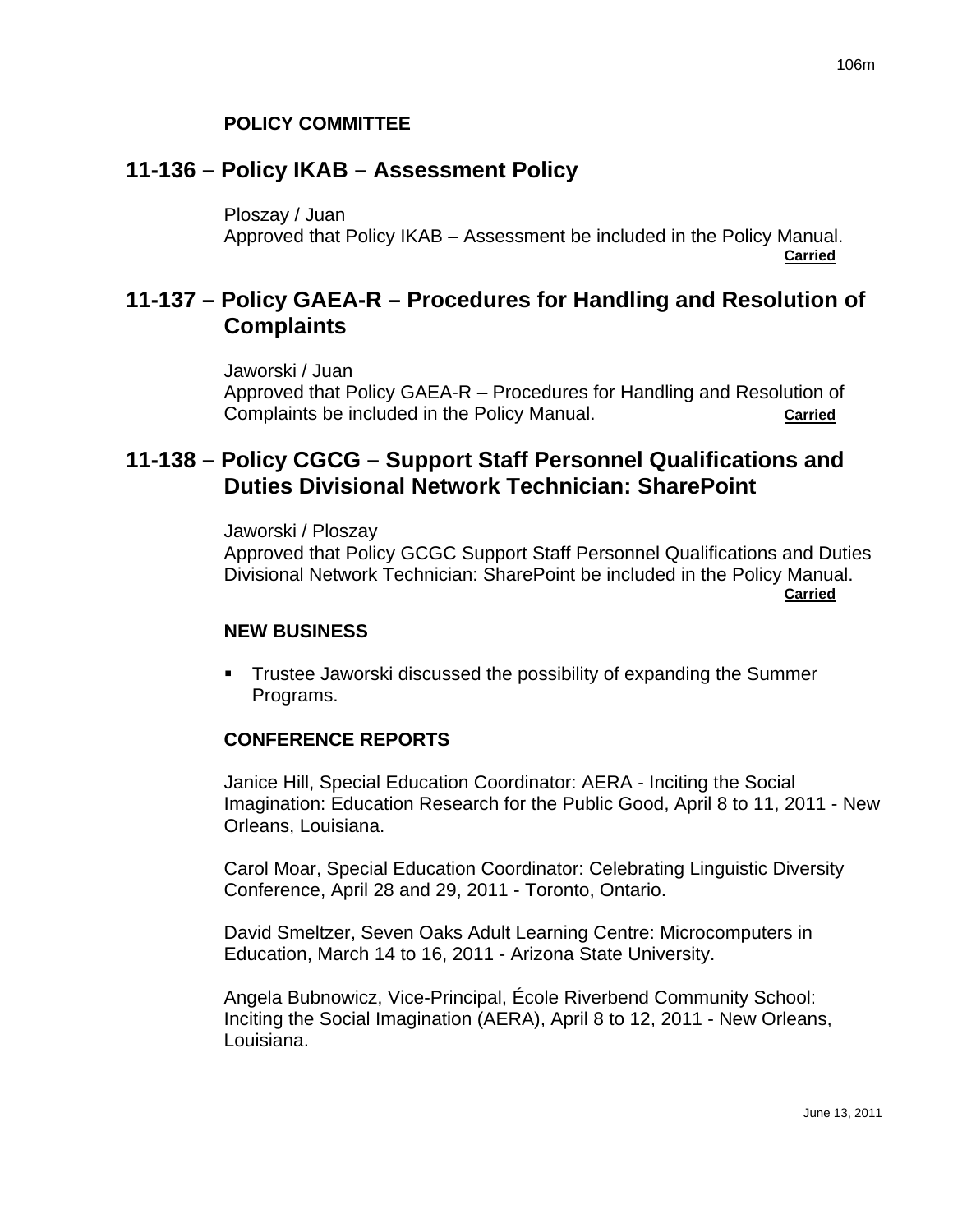### **CONFERENCE REPORTS**

Sharon Halldorson, Director, E.C.S.S.: Canadian Association of Speech Language Pathologists and Audiologists Annual Conference, April 27 to 30, 2011 - Montreal, Quebec.

Louise Kneller, Teacher, Forest Park: The Power of Literacy, IRA 56 Annual Convention, May 8 to 11, 2011 - Orlando, Florida.

Anne-Marie Dooner, Vice-Principal, École Leila North Community School: Canadian Society for the Study of Education (CSSE) - ICT / Human Rights, May 27 to 31, 2011 - Fredericton, New Brunswick.

Peter Obendoerfer, Principal, Edmund Partridge Community School: Canadian Society for the Study of Education (CSSE) - ICT / Human Rights, May 27 to 31, 2011 - Fredericton, New Brunswick.

Michelle Jean-Paul and Heather Marks, Vice-Principals, Garden City Collegiate: 2011 Arizona Dropout Prevention Conference, May 2 to 3, 2011 - Phoenix, Arizona.

## **OTHER REPORTS**

**Trustees Dabee and Juan commented on Arts in the Park.** 

## **CORRESPONDENCE**

- Rick Dedi, Executive Director, The Public Schools Finance Board: Science Education Major Capital Program announcement.
- Wayne Shimizu, Secretary-Treasurer, Seven Oaks School Division: Letter to Rick Dedi, Executive Director, Public Schools Finance Board, regarding request for Garden City Collegiate Science Lab Renewal under the recently announced Science Education Major Capital Program.
- Michael Willcock, D'Arcy & Deacon LLP: Report on the Amber Trails land exchange between Seven Oaks School Division and Genstar Development Company, which has been substantially completed.
- Gary Freeman, PWI Insurance: Employee Life Insurance, Extended Health Care and Dental - September 1, 2011 Renewal Report.
- Gaylene Schroeder-Nishimura, Assistant Secretary-Treasurer, Seven Oaks School Division: 2011-2012 Non-Resident Fees.
- Manitoba School Boards Association Salary Bulletins (Agreement-In-Committee):
	- o No. 06-2011 Amendment Pembina Trails School Division & CUPE 4588 (Custodial & Bus Drivers).
	- o No. 08-2011 Flin Flon School Division and The United Steelworkers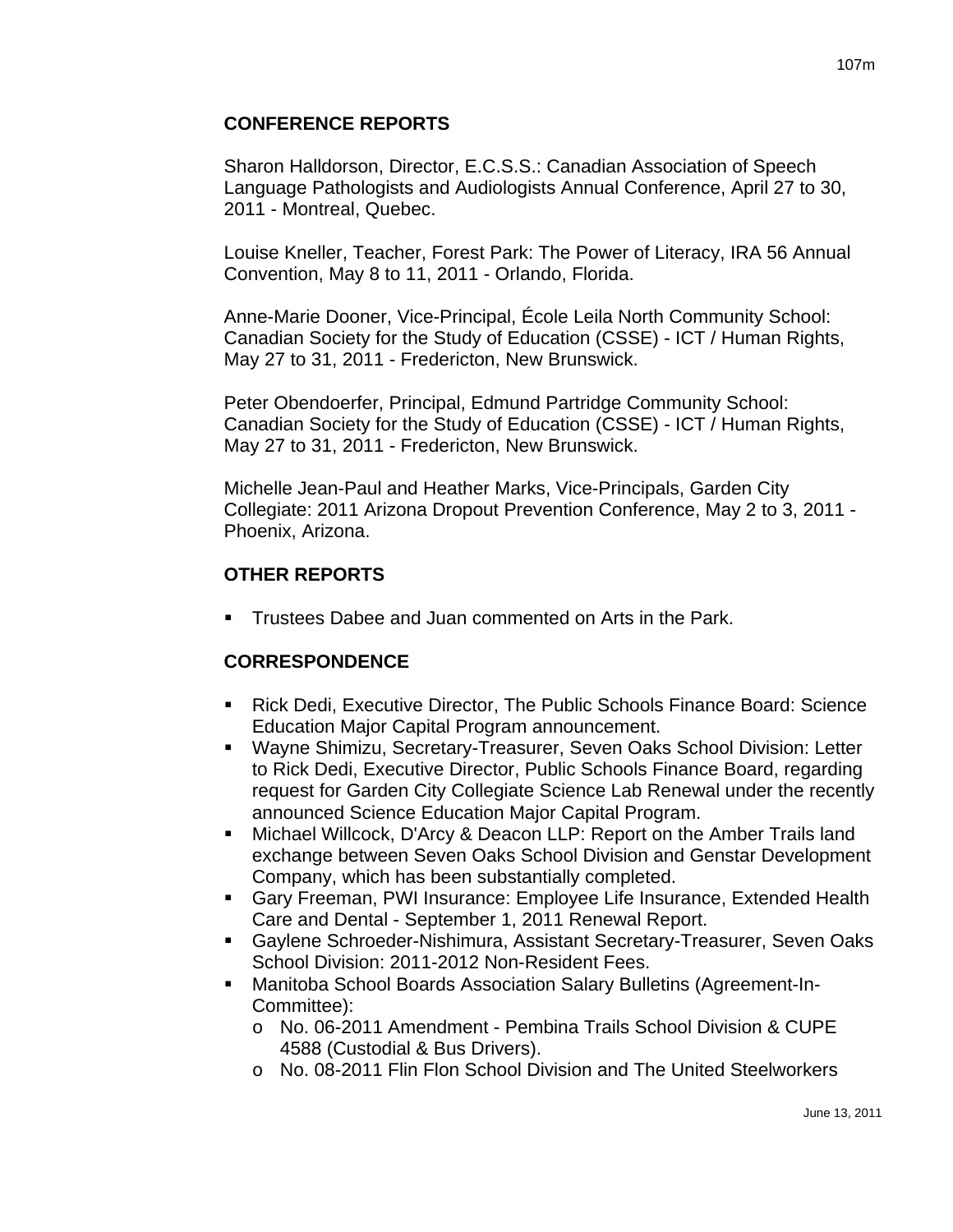Local 7975 (Clerical/Computer Tech Group).

- o No. 09-2011 Flin Flon School Division and Local 7975 (Custodial/Maintenance Group).
- o No. 10-2011 Flin Flon School Division and the United Steelworkers Union Local 7975 (Educational Assistant Group).
- KMPG LLP, Chartered Accountants: Auditor's Report on the Seven Oaks School Divisions' Schedule of Compensation for the year ended December 31, 2010.
- Labour Relations, Manitoba School Boards Association: Update CPI, Unemployment Rate, Regional Trends.
- Manitoba School Boards Association Salary Bulletin: MSBA Salary Bulletin No.11-2011 River East Transcona School Division and CUPE Local 3873 (Library Technicians) - Ratified Agreement.
- Manitoba School Boards Association: Non-Unionized Non-Teaching Support Staff Survey.
- **EXP** Chris Nelson, Senior Landscape Architect & Manager of Design, Lombard North Group: Memorandum and revised plan for the proposed Athletic Field Development at 50 Swinford Way.
- Jan Sanderson, CEO, Healthy Child Manitoba: Healthy Child Manitoba's 2011/12 funding allocation.
- Rick Dedi, Executive Director, PSFB: PSFB approval Maples Collegiate Institute - Roof Replacement (additional project support for fire stopping consultant).
- Rick Dedi, Executive Director, Public Schools Finance Branch: PSFB approval - One additional un-linked portable classroom unit for Belmont School.
- Lynne Mavins, Acting Director, Schools' Finance Branch: Approval of capital reserve for new school site in Amber Trails area.
- **MSBA Executive Highlights, June 6, 2011.**
- MSBA e-bulletins.
- MSBA Presentation: School Board Leadership for Improving Student Learning: Lessons Learned from the Lighthouse Study - Mary L. Delagardelle.
- Roots of Empathy Recognition: Roots of Empathy Instructors honoured by the Honourable Jim Rondeau: Pat Fulcher, Karen Mozdzen, Maria Mathwig, Cindy Burkett, Rita Globa, Carole McMillan, Cheryl Gaudet.
- Garden City Collegiate 50th Anniversary: Thanking the Board for its contribution in making Garden City's 50<sup>th</sup> Anniversary a success.
- Allison Potter, Assessment Consultant, Manitoba Education: Outstanding contribution of Suchitra Gill, member of the Grade 12 Pre-Calculus Mathematics Test Development Committee.
- Carolyn Duhamel, Executive Director, MSBA: Letter to Marty Snelling, Chairperson, Brandon School Division acknowledging receipt of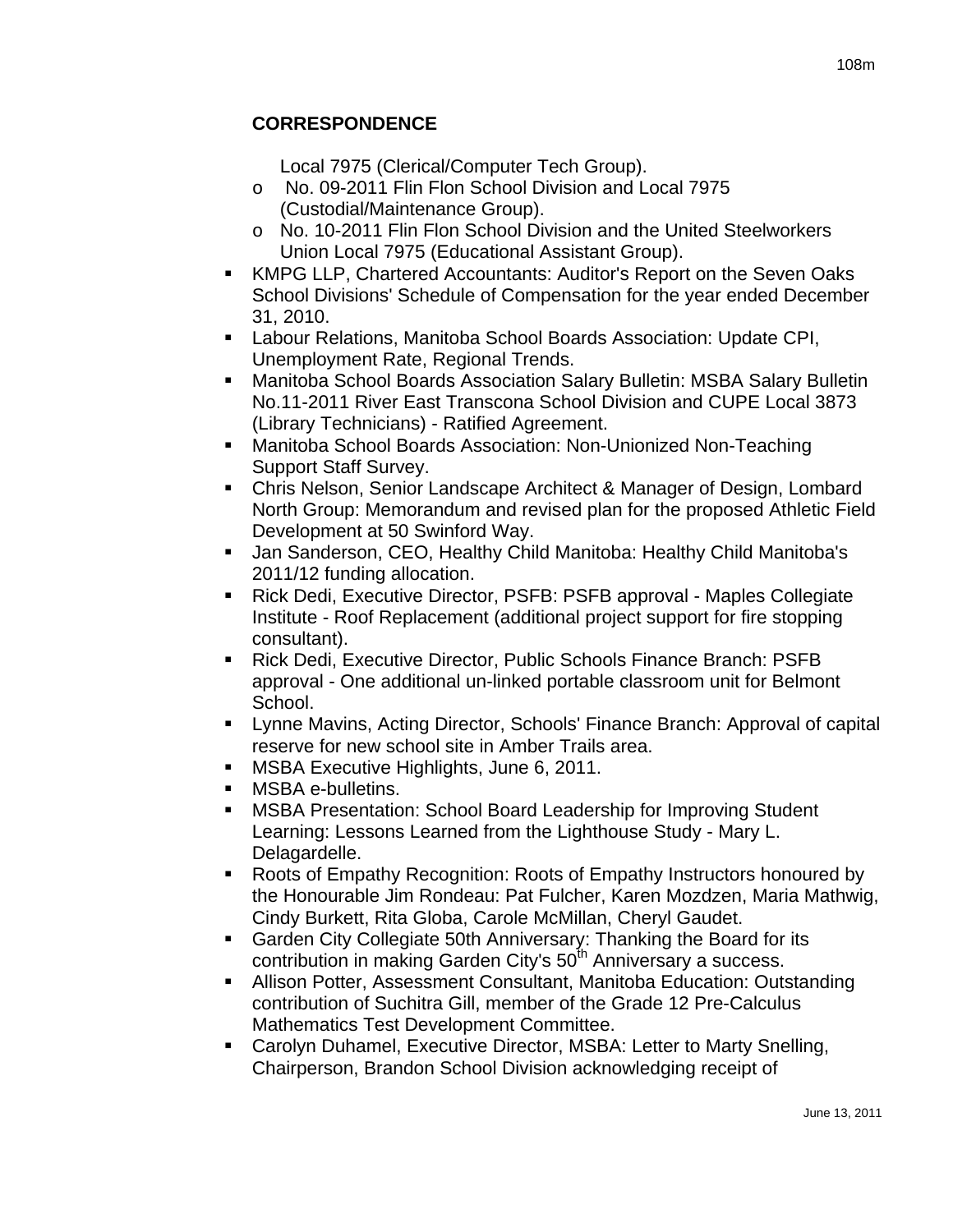## **CORRESPONDENCE**

correspondence requesting the MSBA Labour Relations Department undertake a comprehensive review of particular aspects of collective bargaining and school operations.

- Brandon School Division: Secretary-Treasurer job bulletin.
- **Bernice R. Bowley, Filmore & Riley: Thank you for hard work and** assistance in the matter of 4726031 Manitoba Ltd. v. A Stepping Stone Adult Learning Centre.
- **Jim Rondeau, Minister of Healthy Living, Youth and Seniors: Manitoba** Grants for Innovation in Citizenship Education.
- Darryl Gervais, Director; Instruction, Curriculum and Assessment Branch: Education for Sustainable Development: Kindergarten to Grade 12 Correlation Chart Template and Kindergarten Tool Kit.
- Pauline Clarke, Chief Superintendent, Winnipeg School Division: Thank you to the division for a copy of the monograph "Celebrating Strengths: Aboriginal Students and Their Stories and Success in Schools."
- Nancy Allan, Minister of Education: James Nisbet and Edmund Partridge Community Schools successful applicants for the Education for Sustainable Development (ESD) grants.
- MERN crc: Connecting research to community Issue 1 2010/2011.
- Victory Staff: Appointment of principal to Victory School.
- Cliff Meder, Director of Operations: Modular Classroom Installation Project (seven units).
- **Barb Cerilli, Vice-Principal, Edmund Partridge Community School: Thank** you for the appointment to Principal, Victory School.
- Siobhan Faulkner, Aboriginal Education Coordinator, Interlake School Division: Thank you for sharing, "Celebrating Strength: Aboriginal Students and Their Stories of Success in Schools."
- Greg Selinger, Premier of Manitoba: Congratulating Sara Castellano, West Kildonan Collegiate, recipient of the Manitoba Youth Leadership Scholarship.
- Carolyn Duhamel, Executive Director, MSBA: Graduation Nation An invitation to High School Valedictorians.
- MERN: Faculty Seminar: "Reconciliation and Treaty Learning", MTS, December 1 and 2, 2011.
- Chris Thenhaus, Chairperson, OK Before & After Child Care Centres: Interest in continuing a partnership with Seven Oaks to implement the development of an Early Learning and Child Care program in the New Amber Trails School.
- **2010-2011 Youth Smoking Survey: Thank you to the division for the** assistance in implementing the 2010-2011 Youth Smoking Survey.
- Nancy Allan, Minister of Education: Greetings on the occasion of the Manitoba Teachers' Society 92<sup>nd</sup> Annual General Meeting of Provincial Council, May 26, 2011.